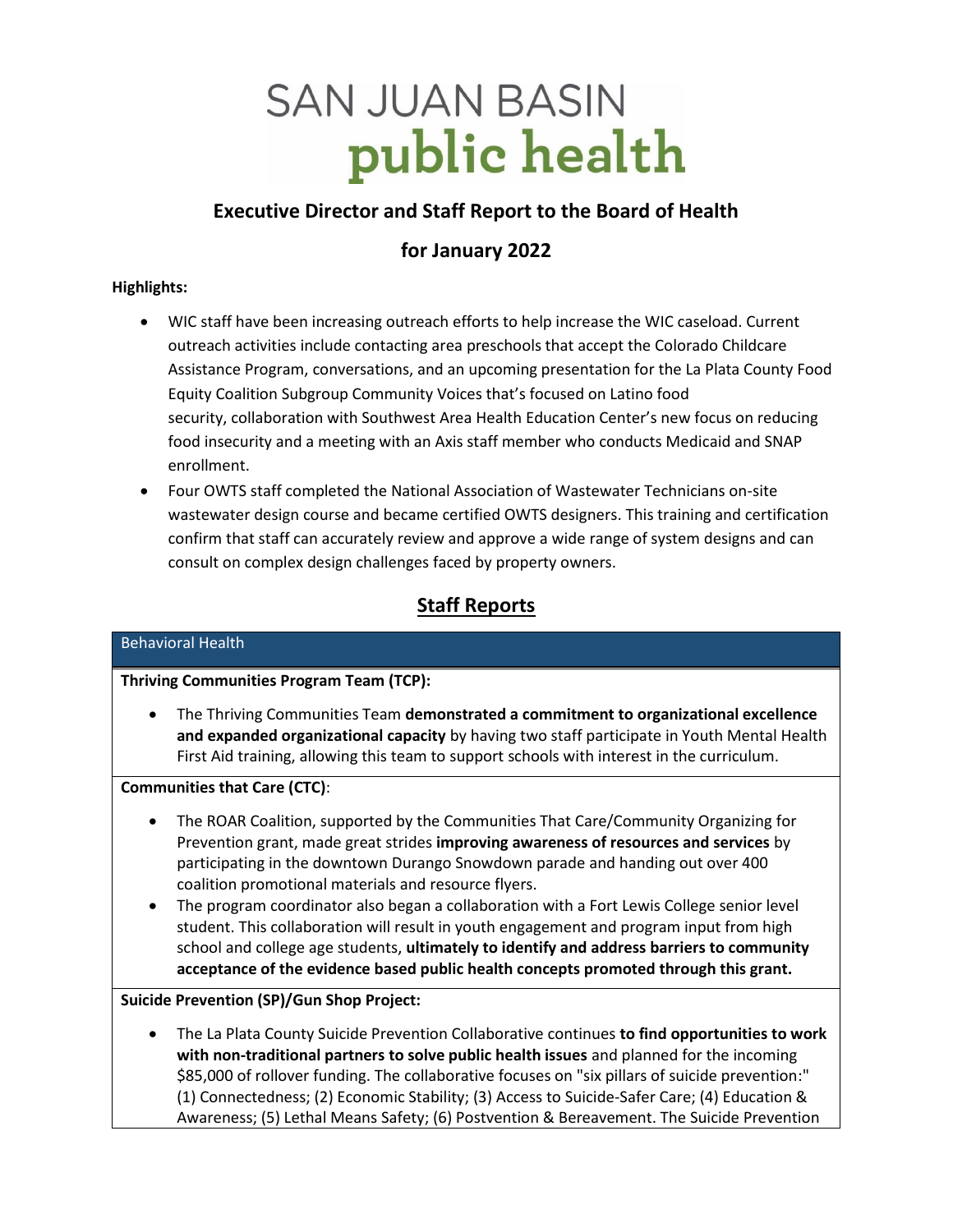coordinator **provided evidence-based public health recommendations to the collaborative informing best practices** for projects to come. The available funds are being proposed to CDPHE to be predominately used for media, trauma informed trainings and workshops, supporting survivors of suicide loss, and other pillar related projects.

#### Social Determinants of Health

#### **Health Insurance Literacy (HIL):**

• January was the last push for 2022's Open Enrollment, which officially ended on January 19th (this date was extended from the usual January 15th deadline). HIL staff worked closely with our wonderful communications team to notify our community members of the upcoming deadline. This included increased social media posts, a new banner across Santa Rita Park & Main Ave in Durango. Our Health Coverage Guide conducted the 5th and final 2022 Open Enrollment Webinar for any Archuleta, La Plata, and San Juan County residents. This webinar included simultaneous Spanish translation provided by Danny Quinlan. Our Health Coverage Guide was also available Saturday, January 15th via phone and Zoom to answer any lastminute questions, or to assist with the application process on Connect for Health Colorado. Appointments were primarily via phone or Zoom with one in-person appointment conducted with the appropriate COVID protocols in place. January 22nd also marked a Special Enrollment Period for C4HCO, which is called the Tax Time Enrollment. This is an opportunity for all uninsured Colorado residents who file their taxes before April 15th (if an extension is requested, they will not be eligible to take advantage of the Enrollment Period).

#### **Environmental Health**

#### **Consumer Protection:**

#### *Retail Food Program*

• Inspections were paused for most of the month during the Omicron COVID-19 surge. Staff primarily processed license renewals for 2022. The team lead began to work on a Food Code Standardization process with CDPHE Retail Food Staff.



*See reports below:*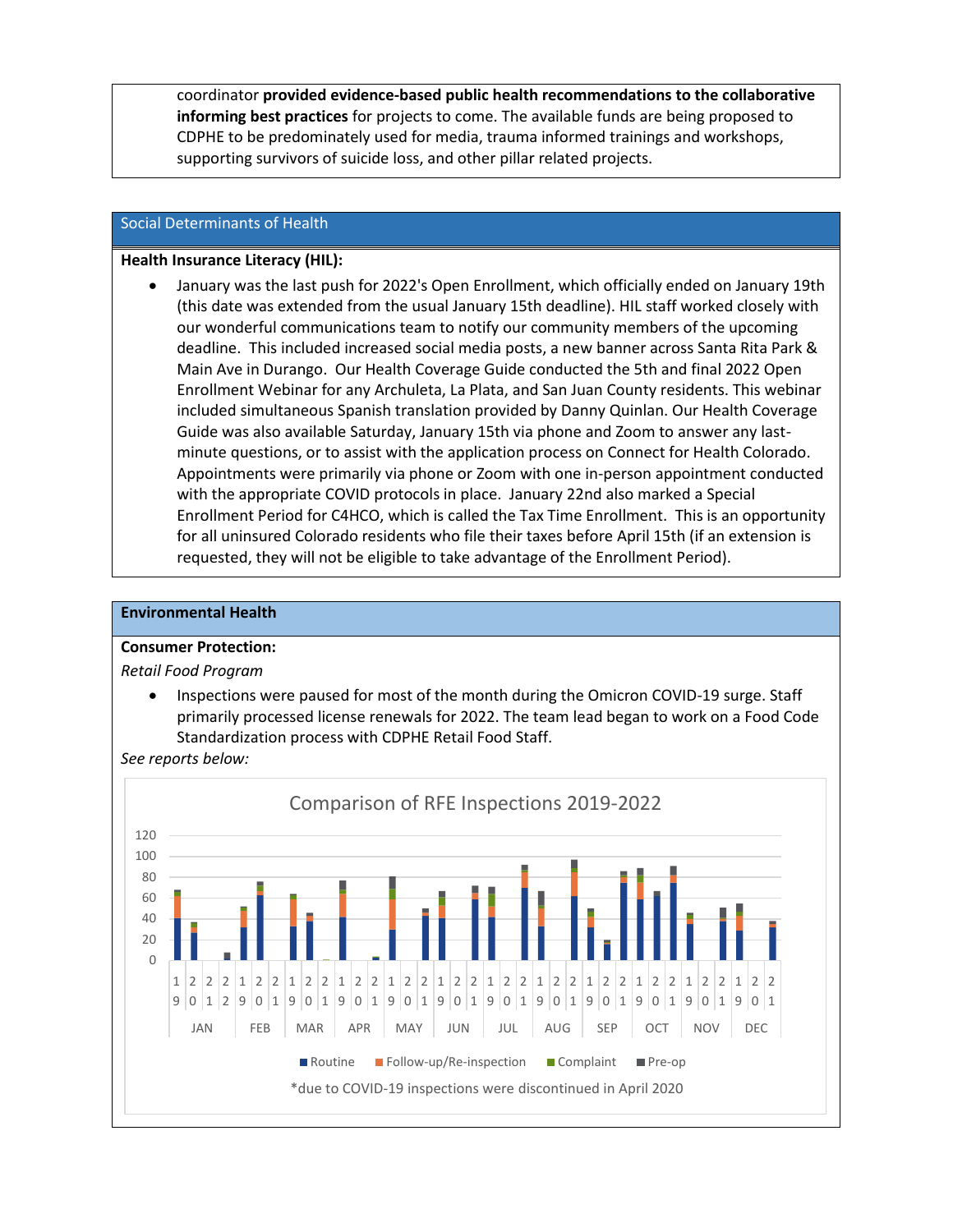*Childcare Inspection Program*

• No updates.

## **Water and Air Quality:**

*On-Site Wastewater Treatment Systems (OWTS)*

• See Highlight above.



0

2022<br>2021<br>2022<br>2019

2020<br>2020<br>2020<br>2021

2019

2020<br>2020<br>2020<br>2021

2019 2020 2021

■ Acceptance Docs ■ Conditional Acceptance Docs

JAN FEB MAR APR MAY JUN JUL AUG SEP OCT NOV DEC

2020<br>2020<br>2020<br>2020<br>2020

2021<br>2020<br>2020<br>2020

2020 2021 2019 2020 2021

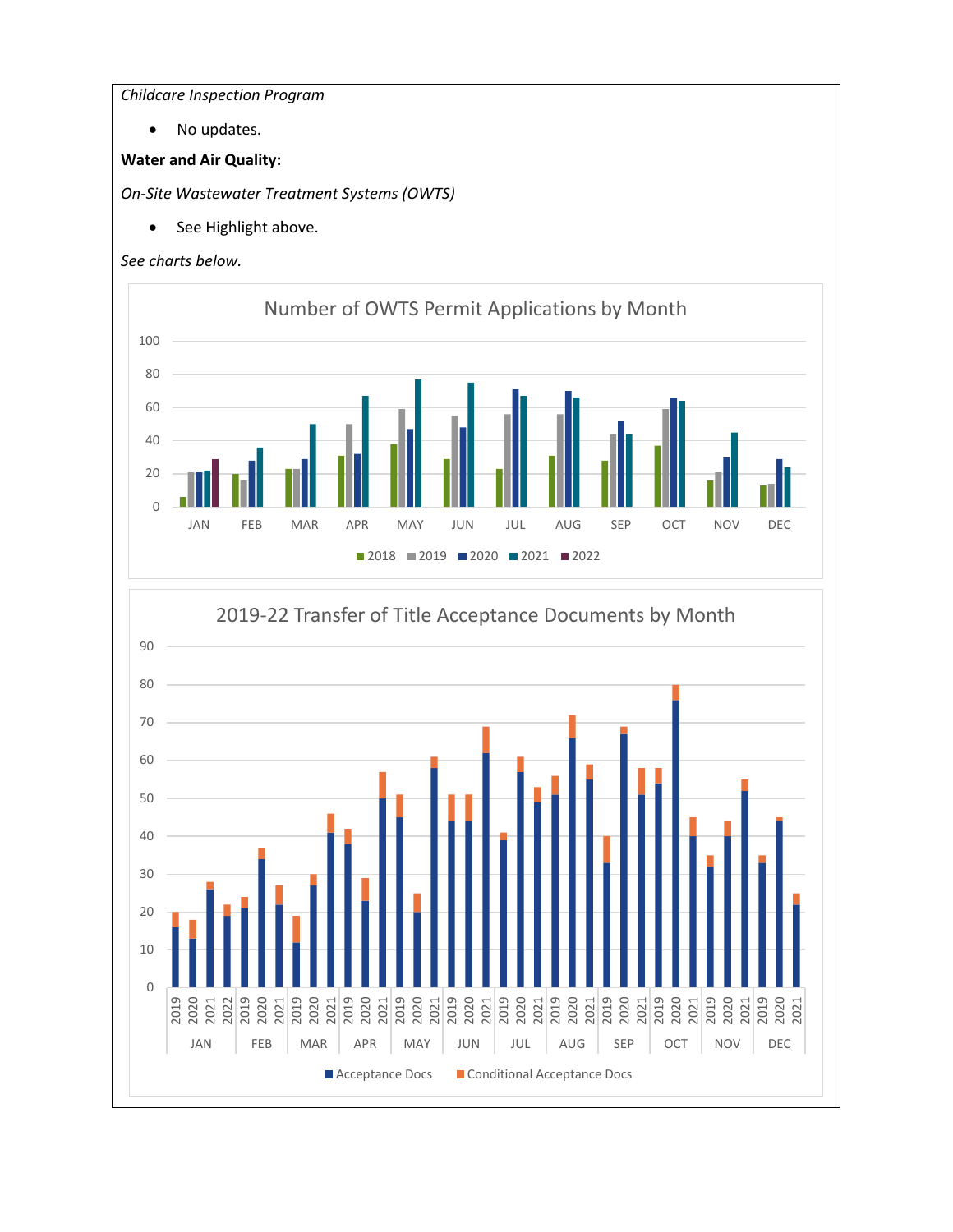*Surface and Drinking Water*

• No updates.

## *Radon*

• The Radon team held two virtual workshops and began a video, web, and radio campaign for radon awareness. January was National Radon Action Month.

## *Water Lab*

• The water lab conducted 234 drinking water tests and 273 wastewater tests.

## *See charts below.*



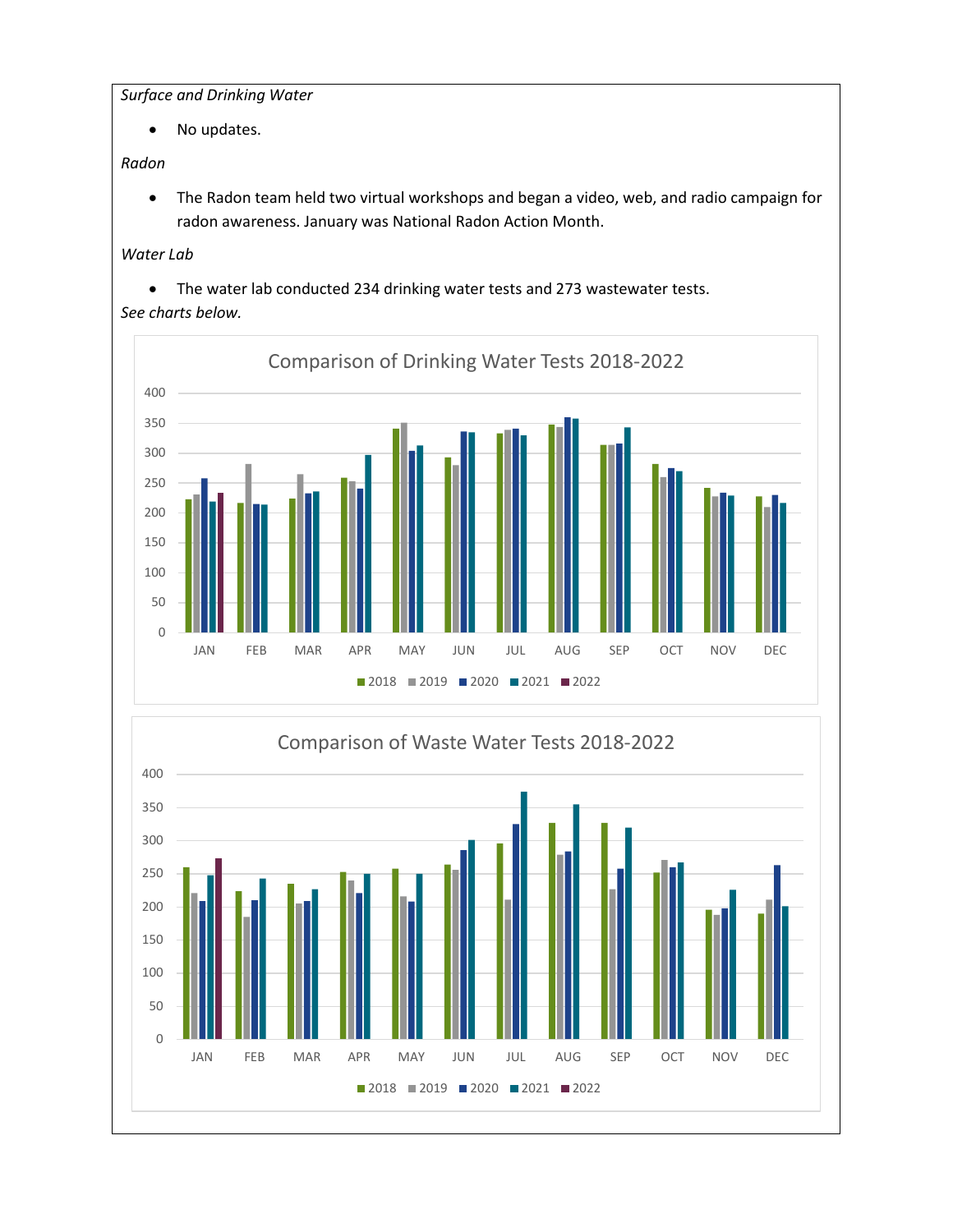#### **Health Behaviors**

#### **Clinic:**

- The sexual health clinic continues to provide STI screening, STI treatment, PrEP and annual exams at our Durango and Pagosa Springs clinics and serves as a referral source for other clinics **to increase access to high quality sexual health services**.
- The sexual health clinic is updating CDPHE with our current stock of benzathine penicillin G which is currently in shortage so information can be shared with local providers **to increase access to effective syphilis treatment.**

#### **Immunizations:**

- The immunization clinic continues to provide routine and travel immunizations to patients through drive up vaccine clinics at the SJBPH offices during the Omicron COVID surge **to increase access to vaccines.**
- The COVID vaccine nurse continues to provide flu shots throughout La Plata and Archuleta County where underserved populations live including Espero apartments, Lumien apartments, Manna Soup Kitchen, and the senior centers **to increase access to vaccines**.

#### **Nurse Family Partnership (NFP):**

- Social media ads were placed in three separate channels, flyers were emailed to three community partners, one flyer was placed in a partner agency e-newsletter, and two emails were sent introducing NFP, **all in order to improve awareness of the NFP program.**
- A Telehealth training offered by the NFP National Service Office was attended by two nurses, **demonstrating commitment to organizational excellence.**

#### **SafeCare:**

• No updates.

#### **Statewide Tobacco Education and Prevention Partnership (STEPP)**:

• The STEPP coordinator **simultaneously demonstrated a commitment to organizational excellence and investigated emerging population and environmental public health issues** through continuing Tobacco prevention education and trainings - including but not limited to trainings regarding Tobacco Free Schools; Catch My Breath Curriculum; E-cigarette Waste Storage and Disposal Guidance for Schools; Youth Mental Health First Aid.

#### **Women, Infants, and Children (WIC):**

- San Juan Basin Public Health WIC staff is contacting area preschools that accept Colorado Childcare Assistance Program to ensure they have WIC rack cards and other information to facilitate appropriate referrals to WIC, **demonstrating commitment to improve awareness of services.**
- The San Juan Basin Public Health WIC Program Manager developed a detailed job breakdown for five key workflows which impact client experience, caseload retention and staff efficiency, **demonstrating commitment to implement procedures based on best practices.**

#### **Clinical Care Linkage**

#### **Cancer Prevention and Early Detection (CPED – Women's Wellness Connection)**:

• The Cancer Prevention and Early Detection program continues to navigate women to breast cancer screening and diagnostics **to increase access to care**. This month the navigation provided resulted in a breast cancer diagnosis of an Archuleta County patient.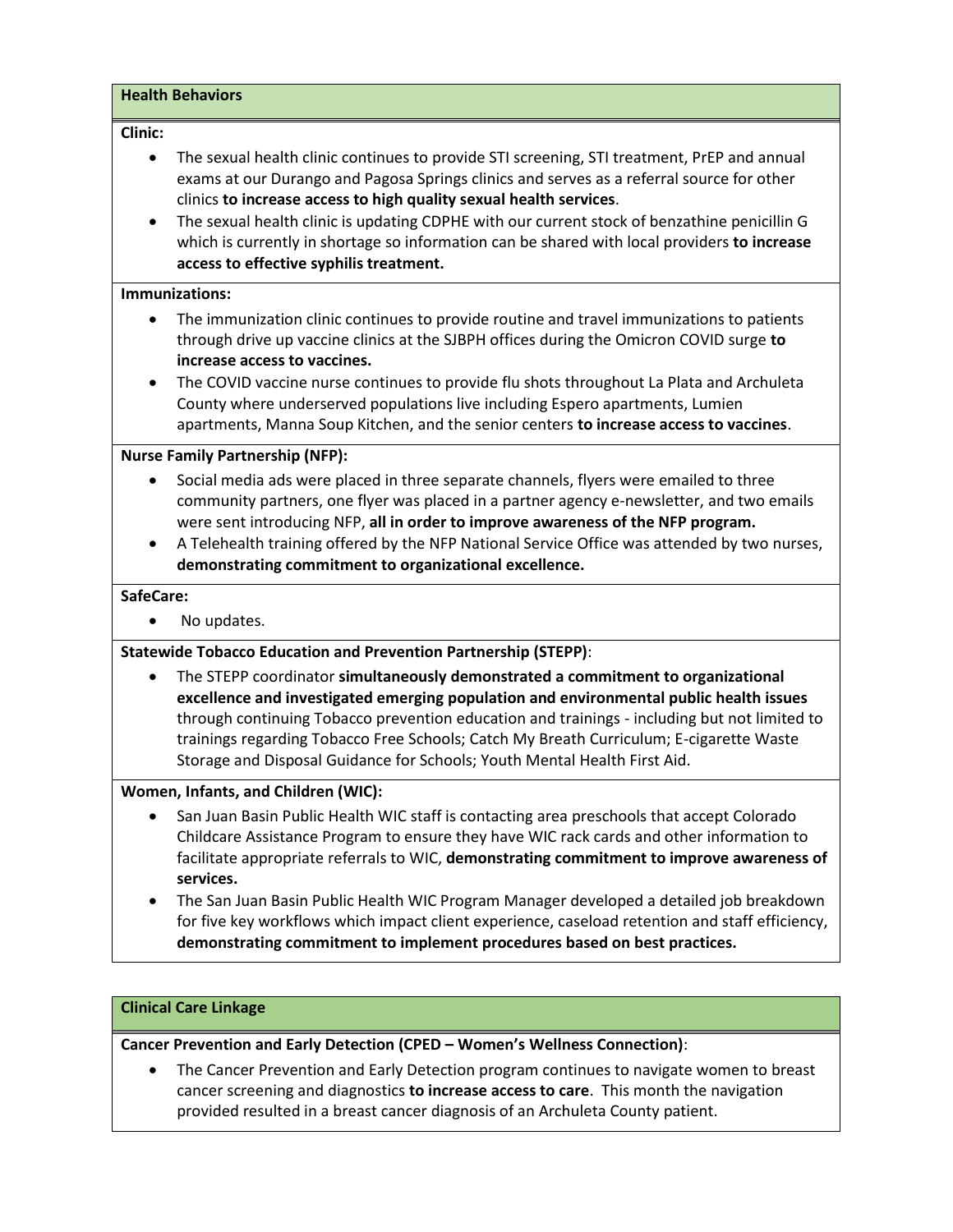#### **Health Care Coordination:**

• The Nurse Navigator provided care coordination to 18 families/individuals, **improving access resources.**

#### **HCP Specialty Clinics/Maternal Child Health (MCH)**:

• The MCH Nurse gave information and referrals to three families and assisted five others to **improve access to care and resources.**

#### **Language Services:**

• The agency interpreter continues to provide language access services including COVID response interpretation at vaccine clinics targeting the Spanish speaking population, translation of press releases and other printed materials, interpretation for the health insurance literacy webinar and translation of retail food establishment applications **to increase access to services.**

#### **Regional Oral Health Specialist (ROHS)**:

• The ROHS team assisted with two referrals, **improving access to care.**

#### **Temporary Assistance for Needy Families (TANF)**:

• Several clients were educated about benefits and what to expect in counseling as well as supported and referred for behavioral health counseling (both private therapists and Axis.), **improving their access to resources.**

## **Communicable Disease**

#### **Diseases reported January 1-January 31, 2022:**

- 1 Animal bites (La Plata County)
- 1 Campylobacteria (La Plata County)
- 2 Cryptosporidiosis (2 La Plata County)
- 1 Lyme Disease (1 La Plata County)
- 3 Strep Pneumo Invasive (2 Archuleta County, 1 La Plata County)

#### **Communicable Disease:**

• Communicable disease follow up is being done by CDPHE, except for respiratory disease outbreaks and zoonotics. Staff closed 1 RSV Outbreak.

#### **Tuberculosis (TB):**

• An LTBI case was sent to CDPHE due to person residing in New Mexico. We are working with a high risk LTBI case at the jail.

#### Emergency Preparedness and Response

#### **Emergency Preparedness and Response:**

• Staff applied for and was awarded a \$10,000 MRC (Medical Reserve Corps) grant after identifying gaps in SWCMRC sustainable infrastructure.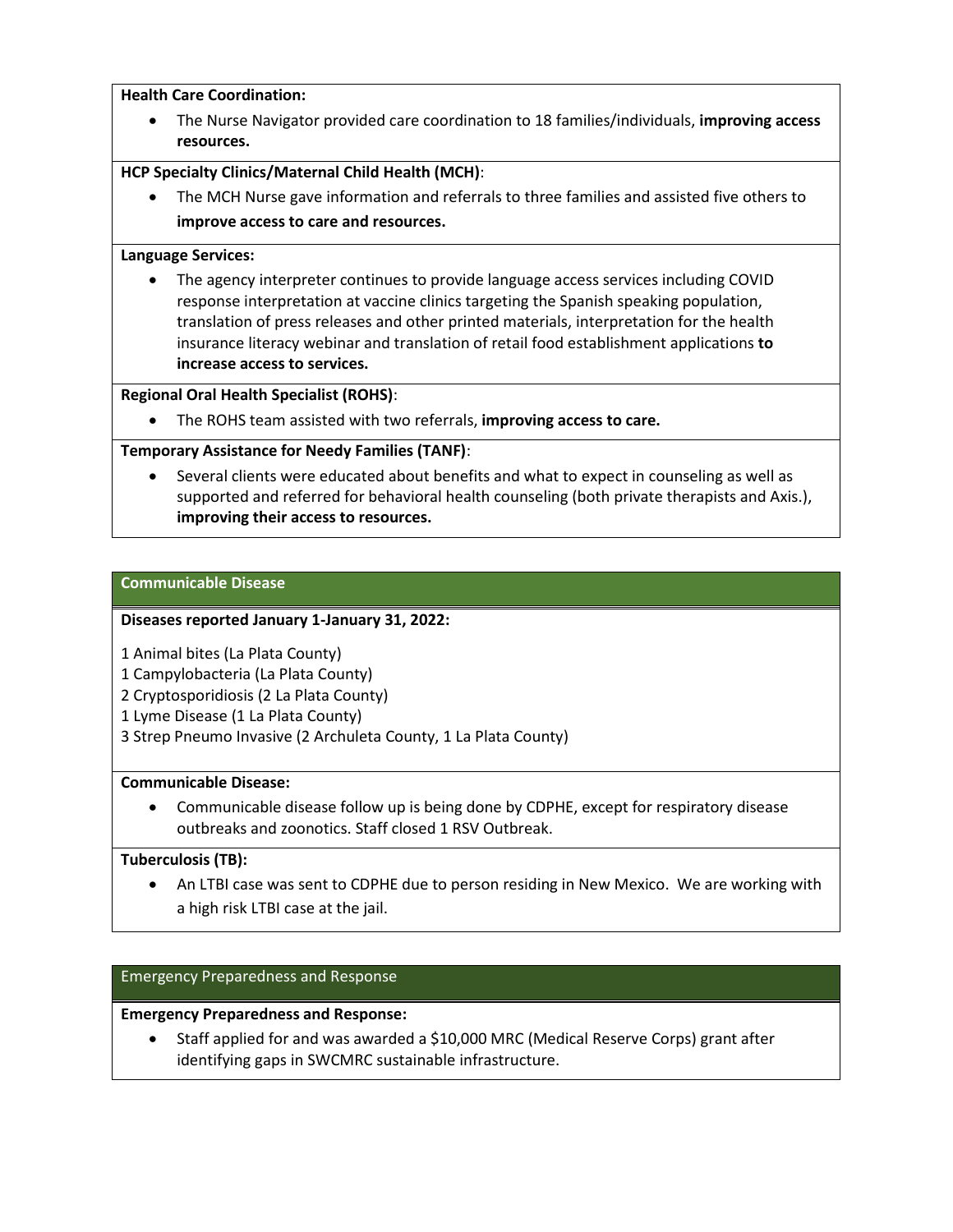## **Administrative Services:**

## **HR Staffing Updates**

## February

- The following vacancies were filled since the last report:
	- o Communicable Disease Specialist I
- The following vacancies have been hired for with future start dates:
	- o Finance Manager, Executive Assistant, SafeCare Provider (internal move), Assessment & Planning Specialist (internal move), Senior Program Manager, SafeCare Programs Supervisor, Communications Director
- Recruitment continues for the following staff positions:
	- o Administrative Support Assistant II, Administrative Assistant Dental

## **Assessment and Planning:**

- Staff completed new monthly reports which will help program managers **use data-informed quality improvement process to examine programs/services for areas of improvement, plan upgrades**.
- Staff participated in multiple meetings led by the Office of Public Health Practice, Planning, and Local Partnerships, including one to provide input on the updated Colorado Health Indicators Dashboard **to help provide evidence-based public health recommendations to partners and policymakers** through data**.**
- Staff participated in several webinars focused on topics such as racial equity, combatting substance use, modernizing data, and creating technology infrastructure, **allowing for opportunities to excel and innovate**

## **Communications:**

- In January, SJBPH communications balanced a drastic spike in media requests and communications support needs driven by the Omicron surge with non-COVID public health projects (health insurance open enrollment, radon workshops, etc.). SJBPH communications focused both on COVID-19 information, and non-COVID public health and agency information. Topics included localized (state and local) reporting, information on COVID-19 state and local data, COVID-19 testing, COVID-19 precautions, COVID-19 vaccine distribution, and collaboration with community partners **to improve awareness and acceptance of public health resources, services, programs, and value to the community**. Agency communications were shared on client-focused programs such as Health Insurance Literacy, Emergency Preparedness, Radon, Sexual Health Clinic, Thriving Communities and WIC. Communications were through a variety of channels including print, radio, tv, social media, and email.
- In January, SJBPH communications staff distributed **one** agency e-newsletter (January), **two** semi-monthly COVID updates, wrote and distributed **four** media releases, responded to **29** media inquiries, posted **84** tweets, and **83** Facebook posts to both SJBPH's main FB page, and to its COVID-19 page. Posts were focused on the coronavirus outbreak, local COVID-19 data, vaccine distribution, COVID-19 prevention, mental health during COVID-19, COVID-19 testing info, contact tracing, and promoting non-COVID SJPBH programs and services. SJBPH was featured in **69** articles/radio/tv stories in newspapers, online news outlets, and local radio stations. In January, SJBPH had over **534,232** Facebook impressions (# of eyes on our posts), and **33,670** Twitter impressions. Our FB engagement (action taken such as commenting or sharing a post) was over **14,053**, and Twitter had **1,229** engagements. These activities help to